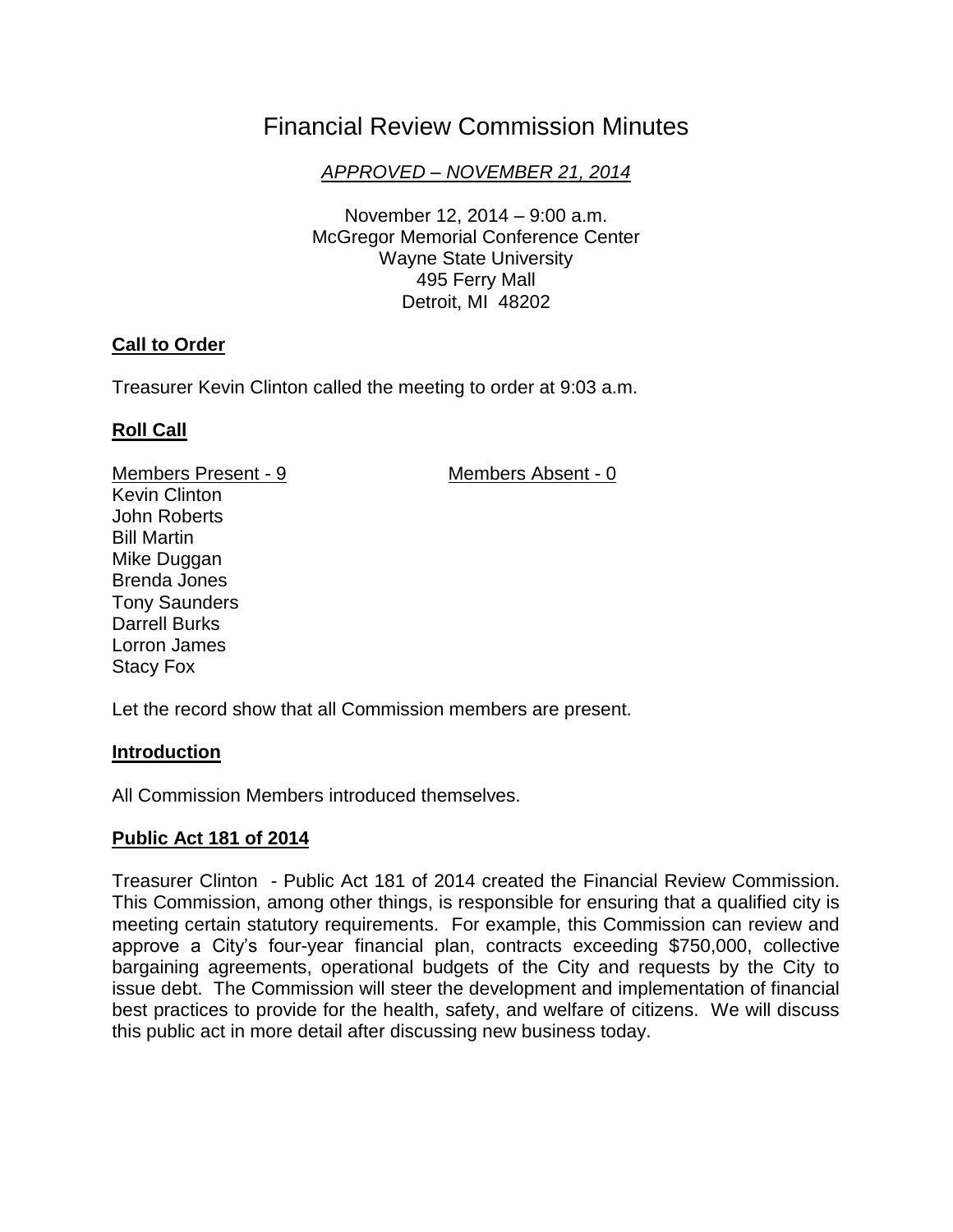## **Consideration of Resolution 2014-1 (Designation of Secretary)**

Motion made to approve Resolution 2014-1 to designate a secretary (Angela Dempkowski, of the Michigan Department of Treasury) to record minutes of meetings and to maintain any records maintained by the Commission.

Motion moved by S. Fox, supported by B. Martin, the Commission unanimously approved the motion to adopt Resolution 2014-1 (Designation of Secretary). 9 ayes, 0 nays

#### **Agenda**

Motion made to approve the agenda.

Motion moved by D. Burks and supported by J. Roberts, the Commission unanimously approved the agenda, 9 ayes, 0 nays

#### **New Business**

#### **Consideration of Resolution 2014-2 (Posting of Notice Designation)**

Motion made to approve Resolution 2014-2 for posting of notice designation.

Motion moved by J. Roberts and supported by D. Burkes, the Commission unanimously approved the motion to adopt Resolution 2014-2 (Posting of Notice Designation). 9 ayes, 0 nays

#### **Administrative Reports**

Presentations by Steven Howell, Dickenson Wright and Valerie Brader, Governor Snyder's Office

#### Transition from Chapter 9

Valerie Brader gave an overview of timeline and key next steps in the bankruptcy proceedings.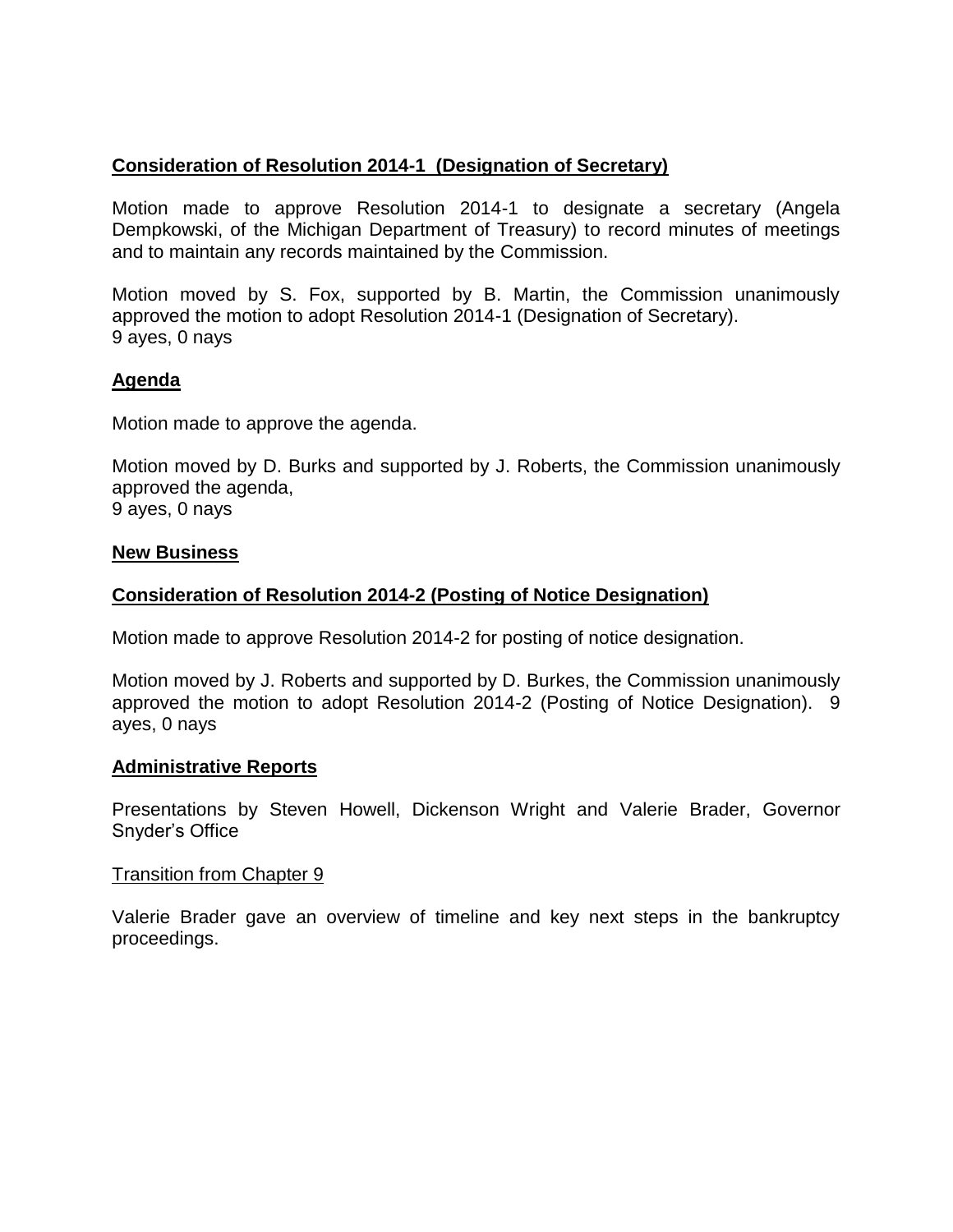## Overview of Public Act 181 of 2014

This act allows for the creation of the Financial Review Commission. Your duties under this act are to assure the City is complying with the terms and conditions of this act and of the plan for adjustment. By October 1 of every year this Commission shall certify that the City is in substantial compliance with the provisions of this Act.

The Emergency Manager is required to have a 2-year budget before his exit. This Commission will make sure it is compliant.

The 3<sup>rd</sup> week of February, the City will have a revenue estimation conference. City officials will discuss the four year actual plan and estimate what the revenues of the City will be. This Commission shall review and approve the four year financial plan and revenue estimation.

No later than March 23, the City will submit a 4 year financial plan. The commission can approve or disapprove the plan within 30 days of receipt. If disapproved, the Commission shall provide rationale in writing for the disapproval and the City shall submit a revised plan within 15 days that comports with the commission's rational for rejection. The Commission shall approve or disapprove that revised plan within 15 days.

The City will submit a certified budget no later than June 30<sup>th</sup> of each year.

On June 1 and December 1 of each year in which the Commission has oversight of the City, the Commission shall file a written report with the Governor.

The Commission shall approve all Collective Bargaining Agreements (CBAs) including any addendums to those agreements, to which the City is a party after approval by the governing body and Mayor of the City. Approval or disapproval shall be within 45 calendar days of submission. Any CBA's approved previously by the Emergency Manager continue to stay in effect. Your approval will be for those CBA's that are expiring in the future.

45 days prior to the beginning of the City's fiscal quarter or year, the Mayor, governing body, and CFO of the City shall certify in writing to the Commission the amount of debt service due on bonds, leases, or other municipal debt. This report will be very important to this group. This Commission has the ability to require any reports that are needed.

The position of Chief Financial Officer may not be removed without Commission approval and a new one cannot be approved without Commission approval. This is a mayoral appointment but this group must approve. CFO will be a major source of information to this group.

This Commission may perform any other duties assigned by the governor.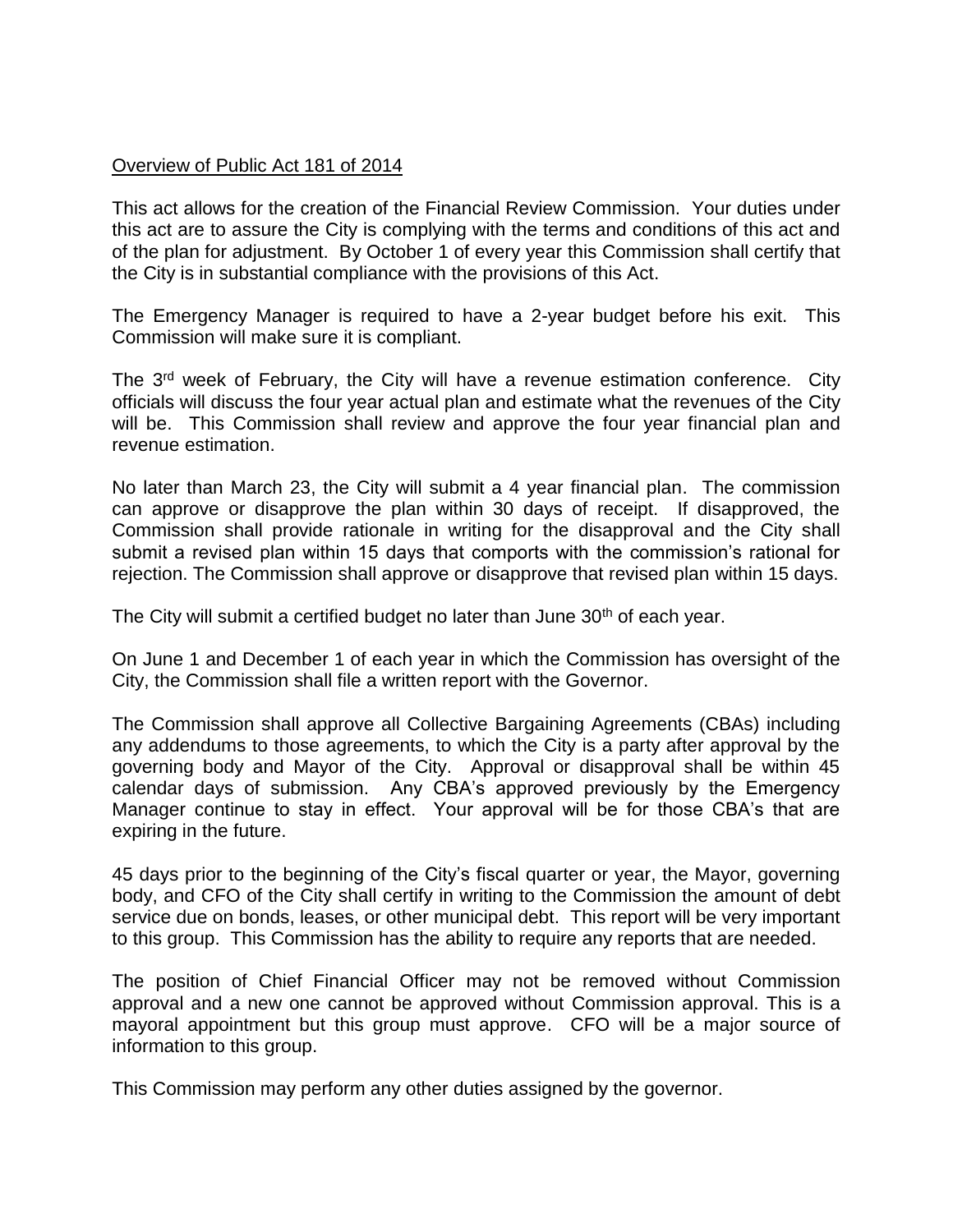Overview of PA 182 of 2014 - The City's budget must include the contributions for each fiscal year necessary to ensure that pension systems for actives and retirees are adequately funded. The plan for adjustment requires 10 years funding from nongeneral funds, after that time the City will be required to make contributions to the plan to accommodate potential reductions and potential revenues or increase of expenditures.

The plan needs to include a general reserve fund for each fiscal year in the City's budget to cover potential reductions in projected revenues or increases in projected expenditures equal to not less than 5% of the projected expenditures for that fiscal year.

Each fiscal year, any deficit incurred prior to the fiscal year end must be remedied by this Commission.

## **Questions of the Commission**

Mayor Duggan inquired as to whether he was to sign an Oath of Office. Staff will follow up on this matter.

Mayor Duggan stated his intention to nominate John Hill as the new CFO and inquired as to whether he could do that now or is he required to wait until the effective date of the plan. Response is that he can submit his nomination now and it would be subject to the effective date.

Mr. Burks inquired if this deficit must be eliminated in one year or can it be over several years. Response is that PA 182 provides for an elimination of deficit for one year.

## **Review of EM Orders for Transition**

Some of the items that have been identified as the most challenging areas of instability are in three areas - Human Resources, Information and Technology, and the financial structure of the City. All are mentioned in the courts expert report that is provided to you.

Human Resources will be restructured. The HR director is empowered to take all actions necessary to be compliant with plan of adjustment. The expert report lists those positions that are going to be directly affected. The HR director has authority to set compensation for those positions, the ability to determine the placement of those positions including selection and removal subject to any CBA's. All will be filed with the Clerk.

Innovation and Technology will be under the direction of the Chief Information Officer and will provide for a centralized information technology organization structure within the Department of Information and Technology. There have been significant challenges regarding the computer systems that need to be corrected.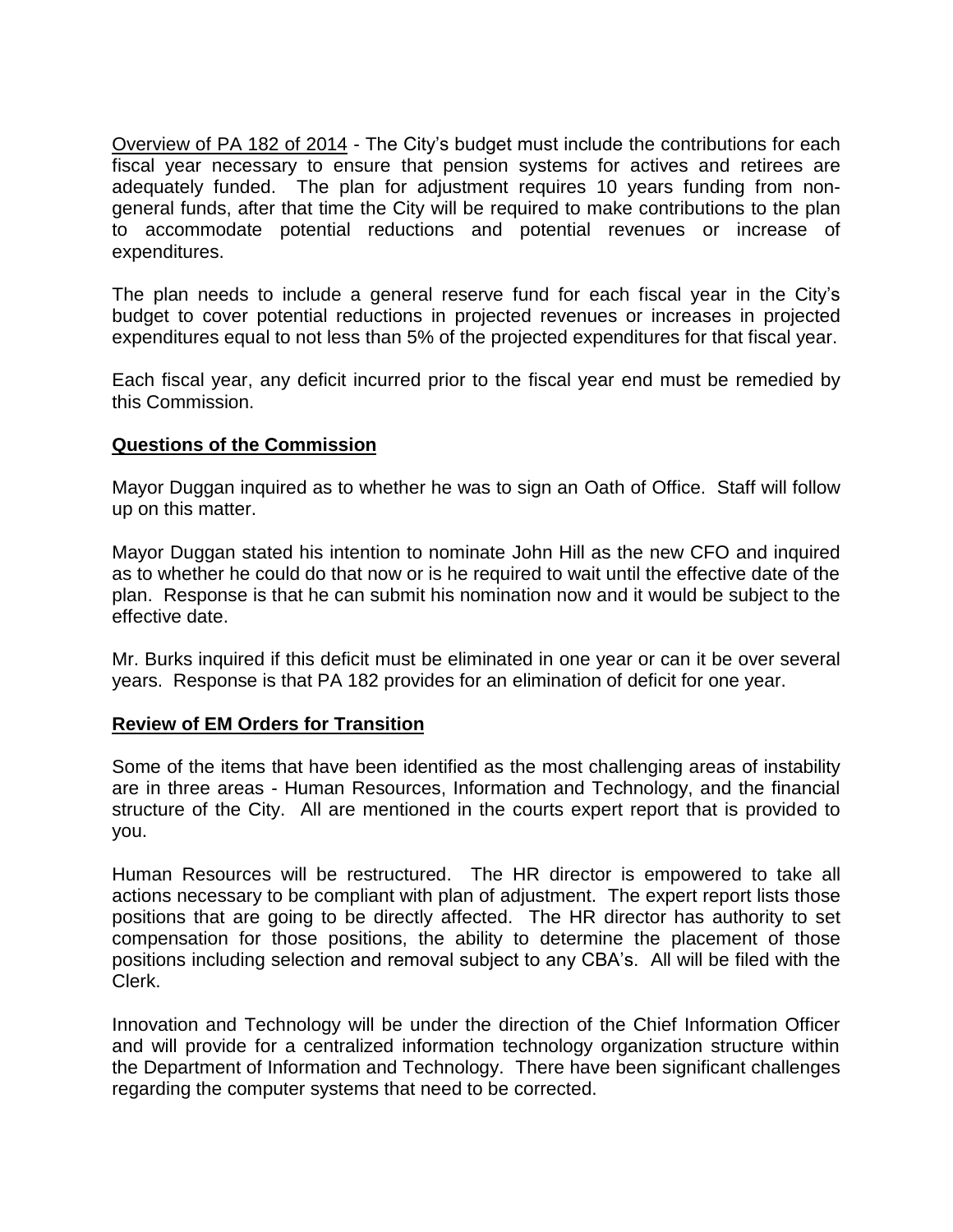There will be consolidation of many of the City's financial actions that will be organized under the Office of the Chief Financial Officer. These include Offices of the Assessor, Treasurer, Controller, Contracting and Procurement, Grants, Budget and Financial Planning & Analysis. This will allow the CFO the authority to modify the organization components or titles/job descriptions.

### **Expert Reports**

Martha Kopaz was appointed by the judge to file an opinion regarding the feasibility of the City of Detroit Plan of Adjustment. She filed her initial report and two amendments that resulted in actions from settlements. The question she was asked to study was "Is it likely that the City of Detroit, after the confirmation of the Plan of Adjustment, will be able to sustainably provide basic municipal services to the citizens of Detroit and to meet the obligations contemplated in the Plan without the significant probability of a default?"

Feasibility of the Plan is very important to the judge. In this case there are three components to the long success of the City - 1) Workable long-term plan; 2) Human Resources and; 3) commitment to implement the plan. The expert reports provide a nice overview for this board to follow through major elements planned and major concerns by parties by the expert.

#### **Public Comment**

Motion made to approve public comment is limited to no more than two minutes per person.

Motion moved by J. Roberts and supported by D. Burks, the Commission unanimously approved the motion that public comment be limited to no more than two minutes per person.

9 ayes, 0 nays

Public Comment Speakers

John Love Marie Thornton Peter Hammer Richard Fahoon Dawn DeRose

Treasurer Clinton notified the public that the next Financial Review Commission is scheduled for November 21, 2014 at 9 am at the Michigan Gaming Control Board Room in the annex of Cadillac Place.